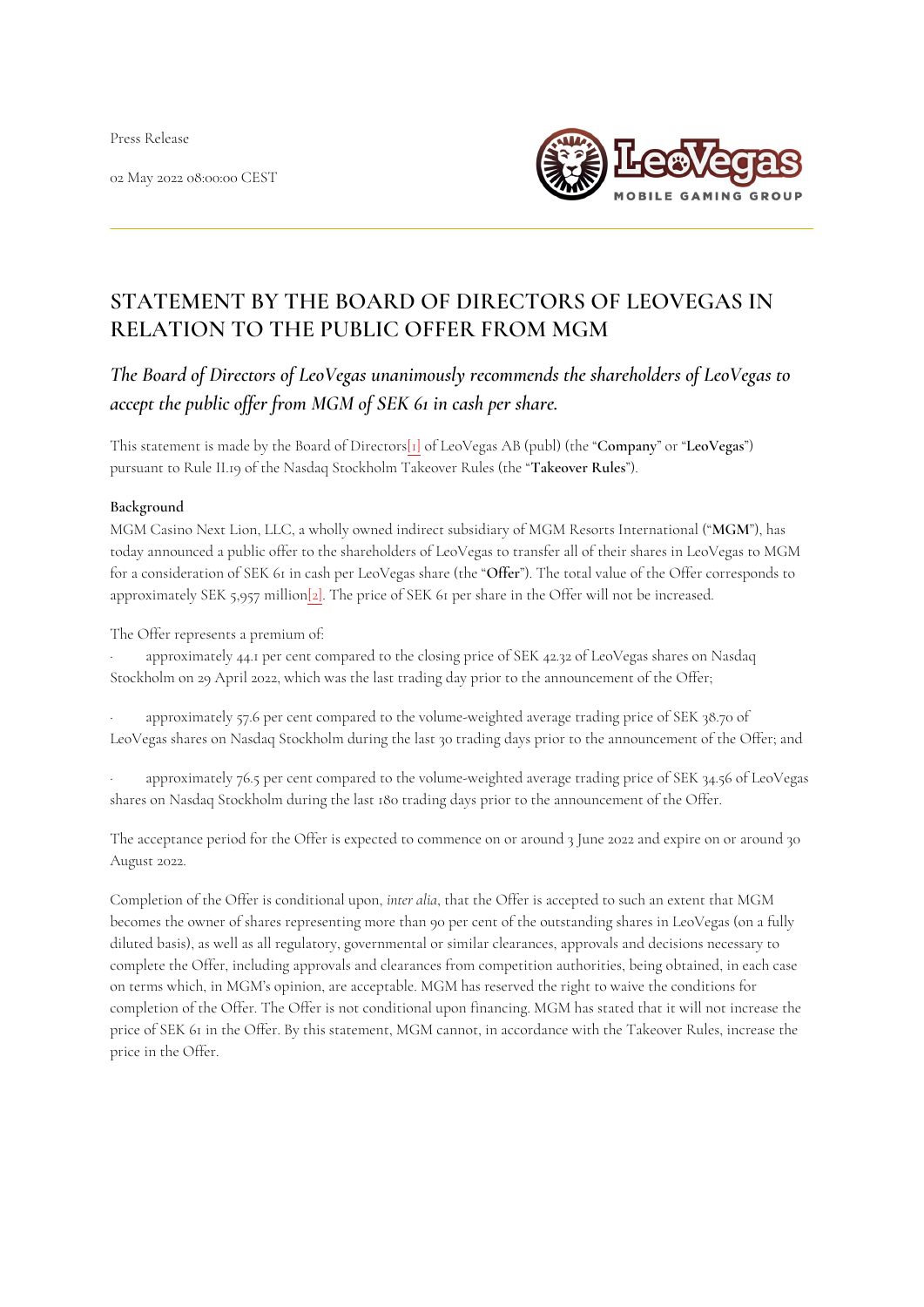The Board of Directors of LeoVegas has given consent to MGM to offer a management incentive plan for certain key employees of LeoVegas and notes that MGM has obtained a statement from the Swedish Securities Council (Sw. Aktiemarknadsnämnden) confirming that the proposed incentive plan is compatible with the Takeover Rules (Ruling 2022:16).

Please see MGM's press release that was published today and that is available on [http://investors.mgmresorts.com](http://investors.mgmresorts.com/investors/leovegas) [/investors/leovegas](http://investors.mgmresorts.com/investors/leovegas) for further information on the Offer.

The Board of Directors of LeoVegas has, at the written request of MGM, permitted MGM to carry out a due diligence review of LeoVegas in connection with the preparation of the Offer. With the exception of information that was subsequently included in LeoVegas' Q1 report for 2022, MGM has not been provided with any inside information regarding LeoVegas in connection with the due diligence review.

MGM has obtained irrevocable undertakings to accept the Offer from the Company's largest shareholder and Chief Executive Officer, Gustaf Hagman, and certain other shareholders[\[3\]](http://#_ftn3). Gustaf Hagman has undertaken to tender 8,050,000 shares (8.2 per cent of the outstanding shares in LeoVegas), and other shareholders have undertaken to tender a total of 6,909,281 shares in LeoVegas (7.1 per cent). Accordingly, irrevocable undertakings to accept the Offer from shareholders representing in total 14,959,281 shares (15.3 per cent) have been obtained. The irrevocable undertakings apply irrespective of whether a higher competing offer is made. The irrevocable undertakings will terminate if the Offer is not declared unconditional on or before 31 October 2022. In addition, Torsten Söderberg, who is also a Board member of LeoVegas, has stated that he is very supportive of the Offer. Torsten Söderberg and family owns 4,533,861 shares in LeoVegas (4.6 percent).

SEB Corporate Finance ("**SEB**") is acting as financial adviser and Cederquist is acting as legal adviser to LeoVegas in connection with the Offer.

#### **Process conducted by the Board of Directors**

In parallel with other interested third parties contemplating public tender offers, MGM contacted LeoVegas in December 2021. The Board of Directors engaged SEB to lead the process of evaluating other parties' interest for the Company. In February 2022, MGM submitted a non-binding offer letter to the Board of Directors of LeoVegas indicating an interest to pursue with a public offer subject to, *inter alia*, a satisfactory due diligence review and the Board of Directors of LeoVegas recommending the shareholders to accept the offer from MGM. The Board of Directors gave MGM permission to conduct a due diligence review. As instructed by the Board of Directors, SEB entertained parallel processes with other interested parties in the interest of creating maximum value for the shareholders in LeoVegas. Following further negotiations with the Board of Directors and SEB, MGM increased its non-binding offer, to a price level other interested parties could not match, in order to receive a recommendation from the Board of Directors.

#### **The Board of Directors' recommendation**

In its evaluation of the Offer, the Board of Directors has taken a number of factors into account which the Board of Directors deems relevant. These factors include, but are not limited to, the Company's present strategic and financial position and the Company's expected potential future development and thereto related opportunities and risks.

The Board of Directors notes that the Offer represents a premium of approximately 44.1 per cent compared to the closing price of SEK 42.32 of the Company's share on Nasdaq Stockholm on 29 April 2022, which was the last trading day before the announcement of the Offer, and a premium of approximately 57.6 per cent and 76.5 per cent respectively, compared to the volume-weighted average share price for the Company's share on Nasdaq Stockholm during the last 30 and 180 trading days, respectively, prior to the announcement.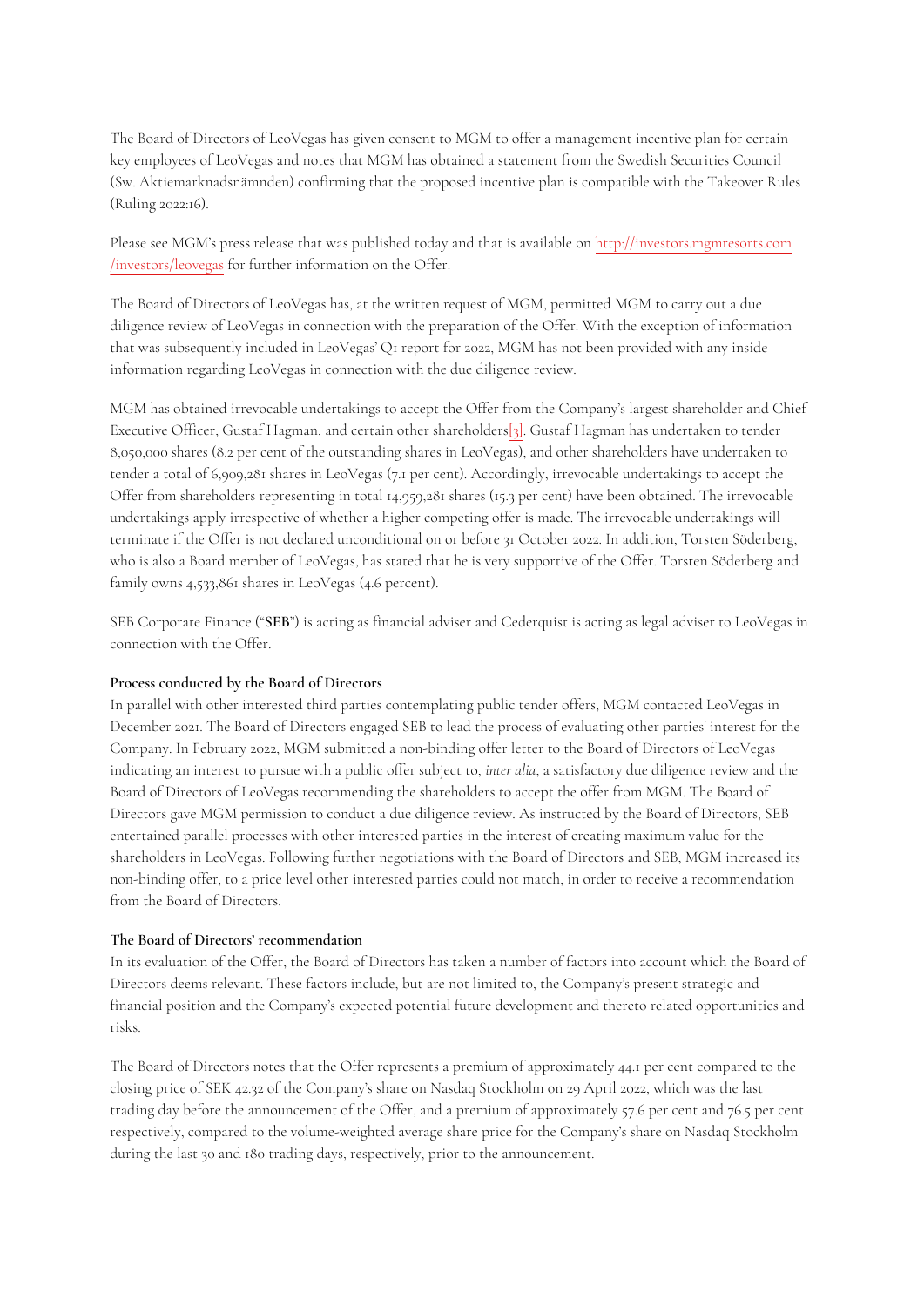As noted above, LeoVegas has received several indications of interest or non-binding offers concerning a potential tender offer. MGM's offer is, in the assessment of the LeoVegas Board of Directors, the superior offer from the perspective of the shareholders. The LeoVegas Board of Directors has investigated and considered market and industry trends, and certain strategic alternatives available to LeoVegas. Such alternatives included, but were not limited to, remaining an independent listed company with a possible listing in the USA. The LeoVegas Board of Directors has also considered the risks and uncertainties associated with such alternatives.

LeoVegas operates in an industry which is characterised by, *inter alia*, high innovation pace, new regulation and consolidation. In this context, the Board of Directors believes that the industrial logic and strategic fit between LeoVegas and MGM is attractive and should serve both the company and its employees well in the future.

The Board of Directors further notes that LeoVegas' largest shareholder and Chief Executive Officer Gustaf Hagman and certain other shareholders, representing in aggregate 15.3 per cent of the outstanding shares and votes in the Company, have entered into undertakings to accept the Offer, subject to certain conditions, irrespective of whether a higher competing offer is made. In addition, Torsten Söderberg, who is also a Board member of LeoVegas and together with family owns 4.6 per cent of the outstanding shares, has stated that he is very supportive of the Offer.

As part of the Board of Directors' evaluation of the Offer, the Board of Directors has engaged BDO to issue a socalled fairness opinion regarding the Offer, see Appendix 1. According to the fairness opinion, the Offer is fair to LeoVegas' shareholders from a financial point of view (subject to the assumptions and considerations set out in the fairness opinion).

Under the Takeover Rules, the Board of Directors shall, based on the statements made by MGM in the Offer press release issued earlier today, present its opinion regarding the impact that the implementation of the Offer will have on LeoVegas, particularly in terms of employment, and its opinion regarding MGM's strategic plans for LeoVegas and the effects it is anticipated that such plans will have on employment and on the places in which LeoVegas conducts its business. In this respect, the Board of Directors notes that MGM has stated that "*MGM values the skills and talents of LeoVegas' management and employees and intends to continue to safeguard the excellent relationship that LeoVegas has with its employees. Given MGM's current knowledge of LeoVegas and in light of current market conditions, MGM does not intend to materially alter the operations of LeoVegas following the implementation of the Offer, subject, of course, to MGM's continued regulatory review. There are currently no decisions on any material changes to LeoVegas' or MGM's employees and management or to the existing organization and operations, including the terms of employment and locations of the business".* The Board of Directors assumes that this description is correct and has no reason to take a different view in this respect.

# **Based on the above, the Board of Directors unanimously recommends the shareholders in LeoVegas to accept the Offer.**

This statement shall in all respects be governed by and construed in accordance with Swedish law. Disputes arising from this statement shall be settled exclusively by Swedish courts.

*The information in the press release is information that LeoVegas is obliged to make public pursuant to the EU Market Abuse Regulation and the Takeover Rules. The information was submitted for publication, through the agency of the contact person set out above, at 08.00 CEST on 2 May 2022.*